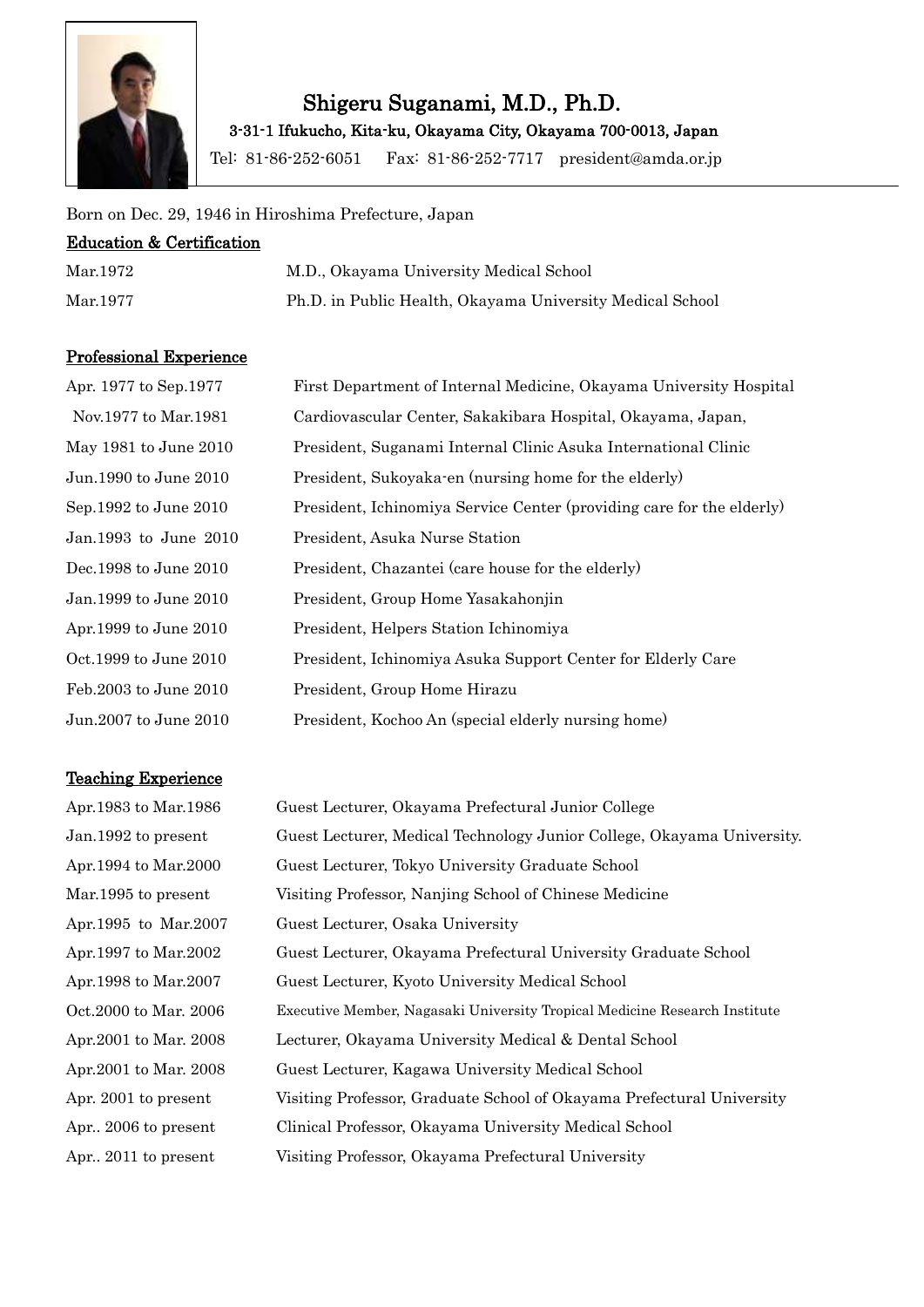### Social Activities

| Aug. 1984 to present   | President, AMDA, Association of Medical Doctors of Asia                       |
|------------------------|-------------------------------------------------------------------------------|
| Jan. 1991              | Inception of AMDA International Medical Information Center                    |
| Apr. 1999              | Member, JICA Primary Health Care Project, Lusaka, Zambia                      |
| Apr. 2000 to present   | Advisor, Council of Local Authorities for International Relations             |
| May 2001 to present    | Member, Okayama City Council of General Policy (Environment & Security)       |
| 2001 to Mar. 2003      | Member, Okayama Prefectural Drive for International Contribution              |
| Apr. 2002 to Dec. 2005 | Member, Program Committee, NHK Chugoku Area                                   |
| Present                | Board Member, Okayama Council for the Promotion of International Contribution |
| Present                | Honorary Member, Department of Public Health, Okayama University Graduate     |
|                        | School of Medicine, Dentistry and Pharmaceutical Sciences                     |

#### **Awards**

| Jul.1993  | Award from the Japanese Ministry of Foreign Affairs in acknowledgement<br>of contribution to international understanding                |
|-----------|-----------------------------------------------------------------------------------------------------------------------------------------|
| Mar.1994  | Award from the Ohyama Health Foundation                                                                                                 |
| Jul.1994  | Award from the Daiichi Life Insurance Corporation                                                                                       |
| Aug.1995  | The 28th Okayama Prefecture Miki Memorial Award                                                                                         |
| Sep.1995  | The 2nd United Nations Boutros Ghali Award                                                                                              |
| Oct.1995  | The 25th Mainichi Newspaper Social Welfare Prize                                                                                        |
| Oct.1995  | The 2nd Yomiuri Newspaper Prize for International Co-operation                                                                          |
| Oct.1995  | The 7th Mainichi Newspaper International Culture Exchange Award                                                                         |
| Jan.1996  | The 54th Sanyo Newspaper Award                                                                                                          |
| Aug.1996  | Award from the Japanese Ministry of Health and Welfare in acknowledgement<br>of contribution during the Great Hanshin (Kobe) Earthquake |
| Oct.1996  | Special Award from the Softnomics Center, Japan                                                                                         |
| Sep.2001  | Miki Memorial Award in acknowledgement of contribution to local<br>communities                                                          |
| Apr.2003  | Eiji Yoshikawa Cultural Award in acknowledgement of volunteer activities<br>in developing countries                                     |
| Oct.2004  | Honorary Doctorate Degree from Pampanga Agricultural Collage,<br>Philippines                                                            |
| Oct.2004  | Okinawa Peace Award in acknowledgement of AMDA's humanitarian<br>aid to the underprivileged people of the world                         |
| Sep.2005  | Ministerial Award on Disaster Prevention, Japan                                                                                         |
| Nov. 2007 | GUSI Peace Prize, Philippines                                                                                                           |
| Nov. 2007 | Gandhi Award for Service to Humanity, India                                                                                             |
| Feb. 2009 | Healthy Society Award (Healthcare Professional Division)                                                                                |
| Feb. 2009 | Grand Maitre De L'Ordre National (Republic of Djibouti)                                                                                 |
| Jan. 2012 | Sanyo Shimbun Award                                                                                                                     |
| Sep. 2014 | Polaris Medal (Mongolia highest honourable medal for foreign citizen)                                                                   |